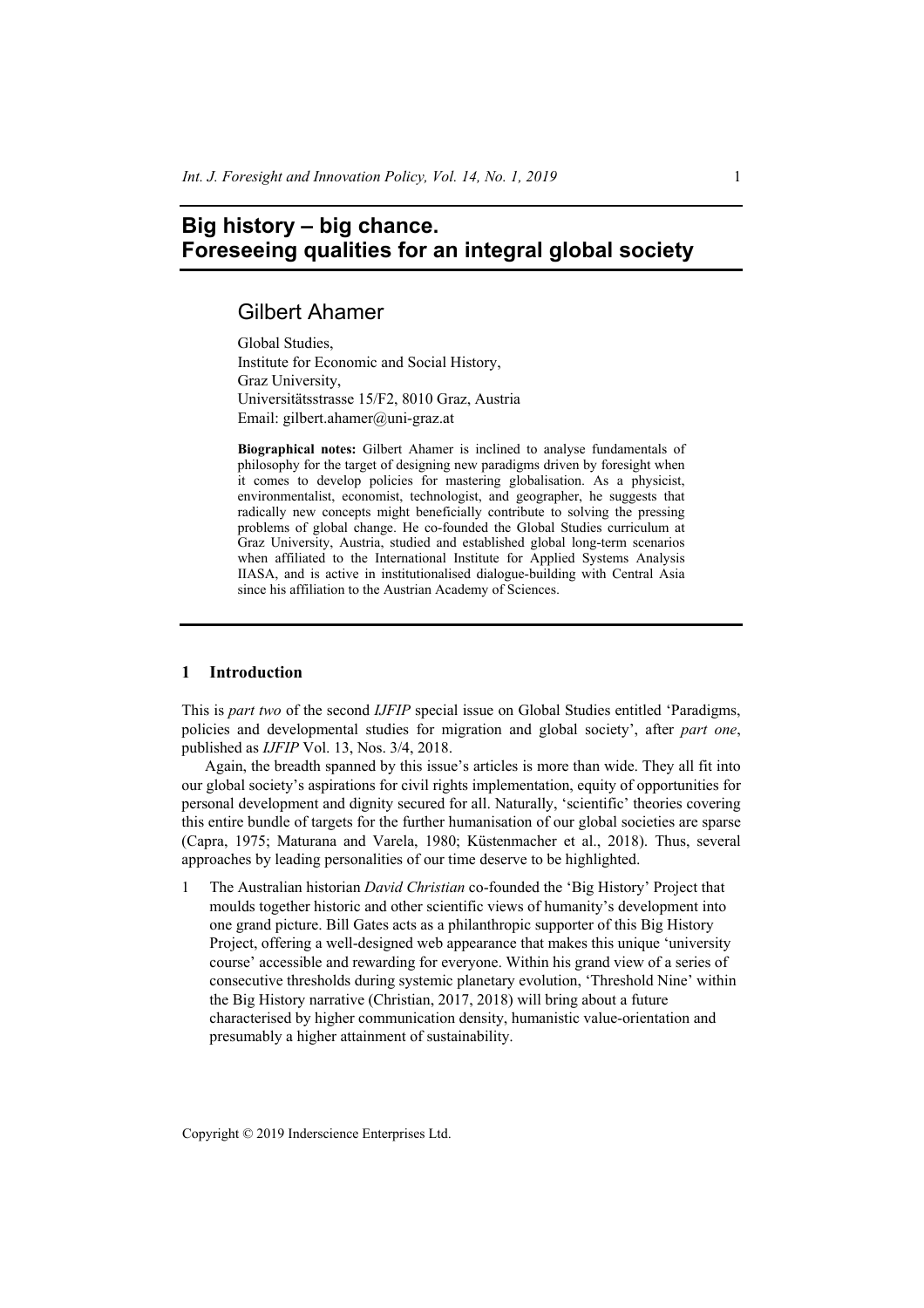### 2 *G. Ahamer*

2 The American author of integral theory, *Ken Wilber*, creates a planetary 'theory of everything' encompassing psychology, systems analysis and history, including a spiritual view (Wilber, 2001). He additionally takes all current meta-theories of global societal and psychological development into account and is most apt to place them in the appropriate order [Wilber, (1996), p.194, (1979), p.27]. The most appropriate condensation of his synopsis I was able to retrieve is translated from German into English and reproduced as Figure 1. I found it astonishing to see such large amount of accordance and only relatively few incidences of varying allocation of systemic evolutionary characteristics to individual phases. Even if the overall concept of perceiving a directed general pattern for developments that fits into all highly diverse human cultures may be questioned (Ahamer, 2019) and replaced by a less teleological view, Wilber's synopsis maintains its highly inspiring value.

| Self-transcendence            |                             | Transcendent<br>(coral)                 | (Transpersonal<br>common good)      |                                            | 7. Universally                    |
|-------------------------------|-----------------------------|-----------------------------------------|-------------------------------------|--------------------------------------------|-----------------------------------|
| Self-actualisation            | Integral                    | Global view<br>(turquoise)              | Universal common                    | (Polyvalent logic -<br>systems of systems) | spiritual                         |
| Self-esteem                   | Mental                      | Flexibility and flow<br>(yellow)        | good                                |                                            | 6. Universally<br>ethical         |
|                               |                             | Human bond<br>(green)                   | Connected.<br>pluralistic           | (Transition)                               |                                   |
|                               |                             | Strive and seek<br>(orange)             | Individually<br>reflexive           | Formal-operational                         | 5. Legalistic/<br>social contract |
|                               |                             | Power of truth                          | Conventional                        |                                            | 4/5 Transition                    |
|                               |                             |                                         |                                     |                                            | 4. Law and order                  |
| Belonging                     | Mythical                    | (blue)                                  | Mythic-literal                      | Concrete-operational                       | 3. Approval by<br>others          |
|                               |                             | Power gods (red)                        |                                     | Intuitive (conceptual)                     | 2. Naïve hedonism                 |
| Safety                        | Magical                     | Ancestral spirits<br>(purple)           | Projective-magical                  | Preconceptual                              | 1. Punishment and<br>obedience    |
| Physical needs                | Archaic                     | Will to survive<br>(beige)              | Pre-verbal                          | Sensorimotor                               | 0. Magical desire                 |
| <b>Maslow</b><br><b>Needs</b> | Gebser<br><b>Worldviews</b> | <b>Spiral dynamics</b><br><b>Values</b> | Fowler<br>Spiritual<br>Intelligence | Piaget<br>Cognitive<br>development         | Kohlberg<br>Moral<br>development  |

**Figure 1** Stages of development of global society in synopsis, according to various authors

*Source:* Wilber (2018), own translation

Under Wilber's auspices, Figure 1 combines classical authors' contributions and compares their models of a phased evolution pertaining to both individuals and society:

- Maslow's (1964) hierarchy of human needs culminating in his theory of self-actualisation
- Jean Gebser, the German-Swiss philosopher who established a history of structural growth in consciousness, including a shift to an 'a-perspectivistic epoch' through 'de-projection' (Ahamer and Jekel, 2010; Ahamer and Kumpfmüller, 2013) – a noteworthy shift of levels of consciousness from the all-too-often term 'deconstruction'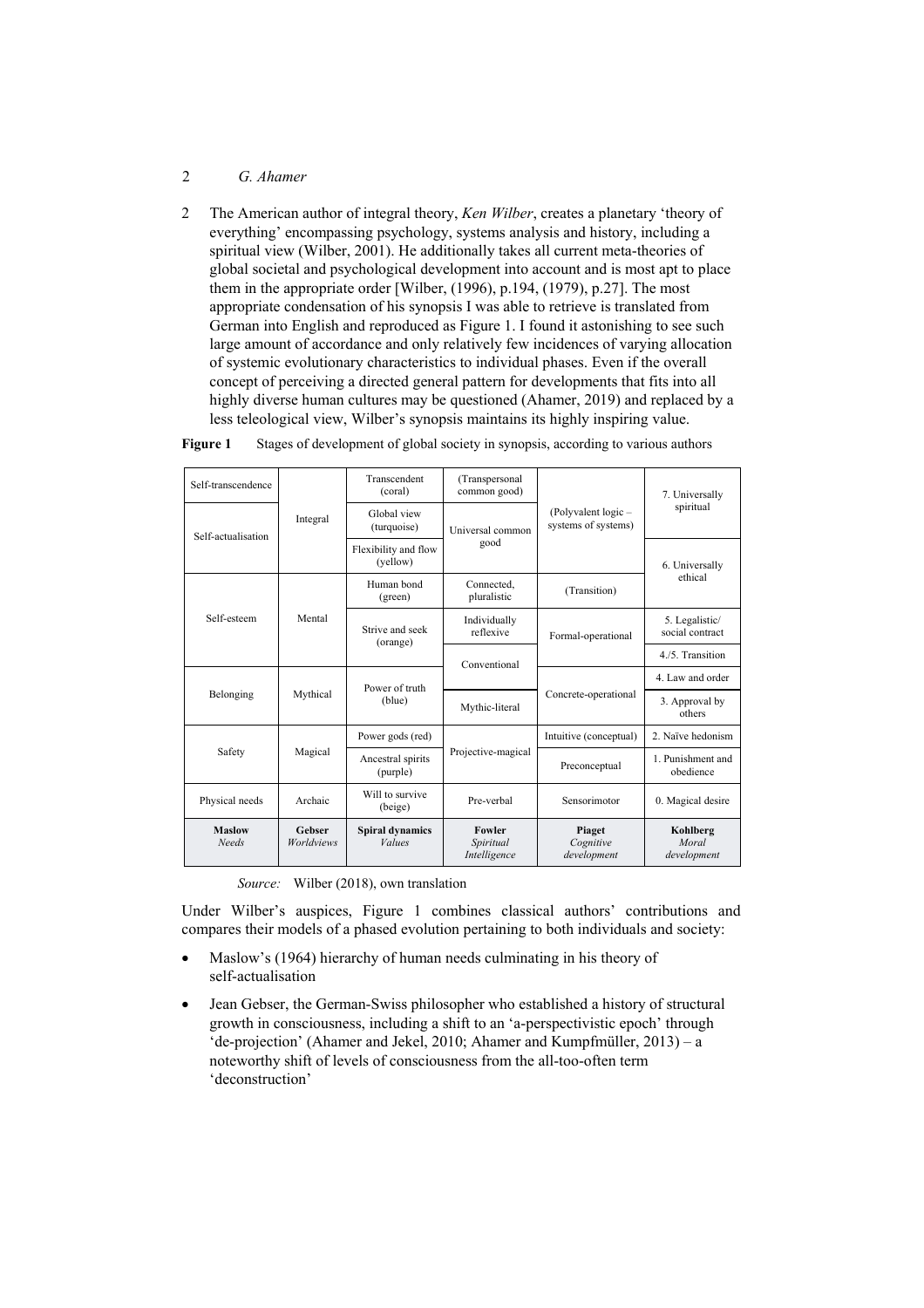- *Spiral Dynamics* (Beck and Cowan, 1996) can be considered the most classical theory of this topic and was in the focus of the last foreword, including an illustration
- Fowler's (1981) succession of belief systems while he transcends personal evolution into collective evolution
- the Swiss biologist and developmental psychologist Piaget's (1931) epistemology and study of cognitive development starting with early childhood
- Kohlberg's (1981) understanding of stepwise evolution of morality of the individual.

As is visible in this synopsis of planetary co-evolution, Ken Wilber is concerned with bringing together philosophy, science and religion, including experiences of mystics and meditators. He sees himself as a protagonist of integral thinking and as a representative of a post-postmodern, post-metaphysical and post-rational spirituality while being oriented towards Far Eastern wisdom traditions of *non-dualism*. Wilber wants to show the strengths and weaknesses of various ideological and philosophical directions and to develop a theoretical framework in which different traditions have their place. Therefore, this mindset is called 'integral theory' – being a true meta-theory considering systems of systems.

In this sense, the present special issue contains the following reflections of stages within global evolution and thus also supports non-mainstream thought:

- 'The divided Venezuela' as a result of Graz-based 'global studies'
- 'The European refugee crisis in Europe and multicultural integration' triggered by recent migration events near the site of 'global studies' Graz
- 'A centre of excellence for infrastructure project preparation and PPP to fight climate change' stemming from ongoing international EU projects
- 'The Soviet nationalities policies and their contribution to conflicts: law, legacies and ideology' taking into account paradigms within the area of the former Soviet Union
- 'The Thabarwa centres a mindful foresight strategy', presenting a most solid case study of globalised responsibility.

In brief, 'new qualities' within 'global studies' and other integrative curricula are of key interest for this special issue – together with criteria for their academic 'quality control' (Ahamer, 2013).

Whatever theory of *development of global society* readers may choose for themselves, *learning* in its original sense always means reaching a higher state of consciousness – whatever single perspective on society may be used as an ever transitory stadium in a person's current life epoch.

#### **References**

Ahamer, G. (2013) 'Quality assurance in transnational education management – the developmental 'Global Studies' curriculum', in Mukerji, S. and Tripathi, P. (Eds.): *Handbook of Research on Transnational Higher Education Management*, Vol. 1, Chapter 15, pp.259–302, IGI Global Publishers, USA, DOI: 10.4018/978-1-4666-4458-8.ch015.